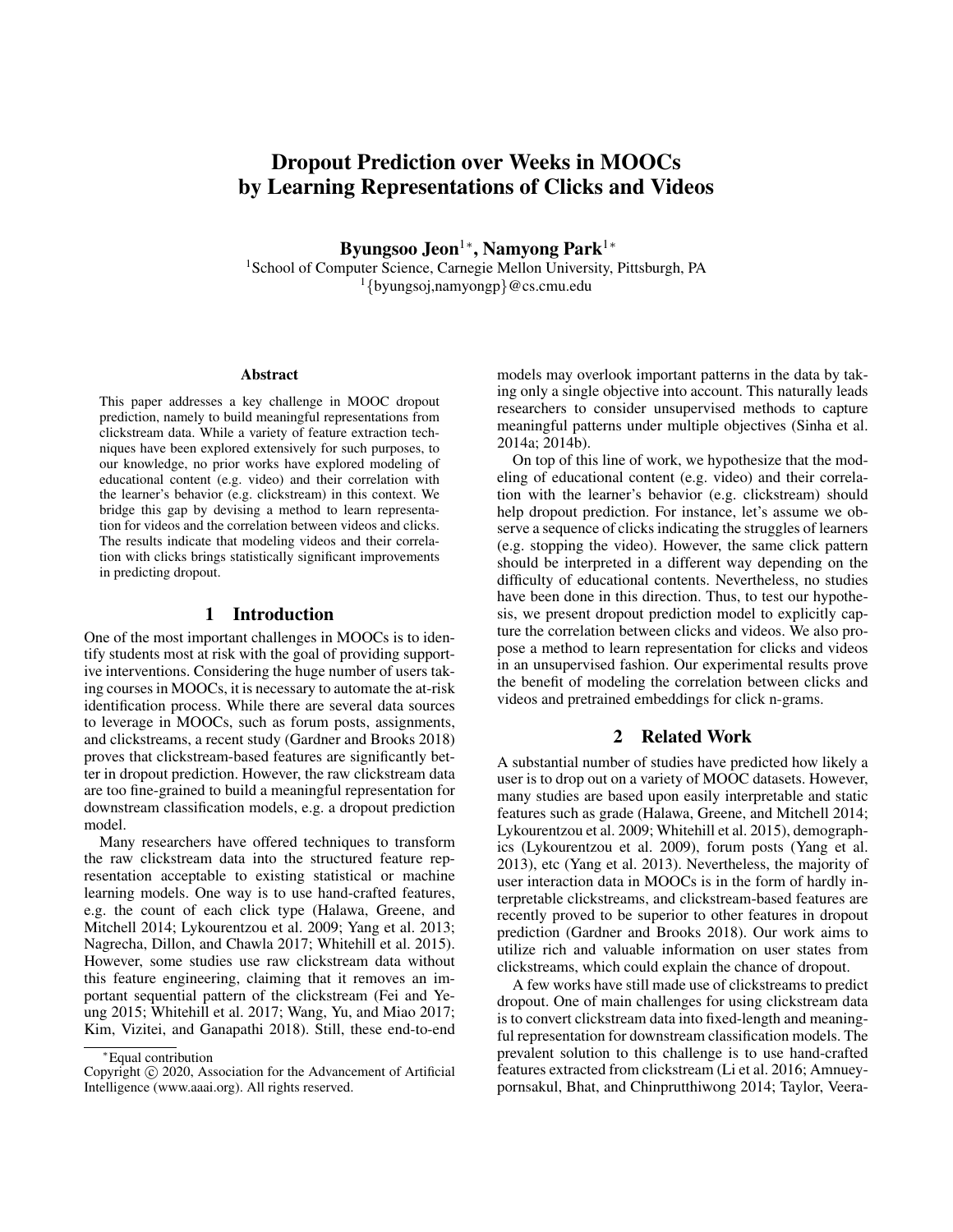machaneni, and O'Reilly 2014; Kloft et al. 2014). These features include forum-related variables (e.g. the number of forum views), assignment-related variables (e.g. the number of submissions), and activity-related variables (e.g. the number of page/video views) (Nagrecha, Dillon, and Chawla 2017; Whitehill et al. 2015). However, these features inevitably lose temporal patterns in clickstreams and introduce unintentional biases due to the researchers' subjectivity. On top of that, some of the hand-engineered features are not platform-agnostic, which requires us to modify the feature extraction methods depending on the platform.

To resolve these issues, some researchers have attempted to predict dropout without manual feature engineering processes. They adopt deep neural network models since these are proved to be surpassing feature extractors regardless of domains even if they take the data in its raw form as an input. Given the sequential nature of clickstream, sequence models, such as recurrent neural network (RNN) and long short-term memory (LSTM), are the most popular choices (Fei and Yeung 2015; Whitehill et al. 2017), while some researchers use more sophisticated deep neural network models (Wang, Yu, and Miao 2017; Kim, Vizitei, and Ganapathi 2018). While these end-to-end models take the human out of the loop, they often lose the important signals from the data by optimizing only a single objective (Glasmachers 2017). In contrast, our representation learning framework complements end-to-end models by building meaningful representations for click sequence in an unsupervised manner while preserving temporal information in clicks.

The most similar works to ours in this regard focus on constructing cognitively meaningful representations from the clickstream. One approach is to build a combined representation of clickstream and discussion forum footprints using a set of graph metrics (Sinha et al. 2014b). Another recent work groups raw click sequences into predefined behavioral categories and measures the degree of information processing as a proxy for the concentration (Sinha et al. 2014a). However, unlike our method, none of them explicitly models the correlation between clickstream and video. Moreover, both of them rely on the hand-wavy design of behavioral category or taxonomy that provides us with the interpretability at the cost of missing important temporal signals.

## 3 Proposed Method

In this section, we describe our proposed network for dropout prediction capturing the correlation between learning contents (video) and learner's behavior (click sequence). Then, we present two approaches for learning click n-grams and video representation in an unsupervised fashion.

#### Dropout Prediction Network

Given a clickstream data, we model how a learner's state evolves week by week until he completes the course, or drops out of it. Our intuition for the proposed network is that whether a student drops out or not is strongly associated with (1) his learning experiences or activities, and (2) the characteristics of the learning material. For instance, a student's current understanding of the course topics, how effective a student's learning strategy has been, how difficult



Figure 1: Dropout prediction network.

the learning material is, and how well the content is presented could all play a role in the decision of dropping out of a course.

In order to model a student's learning activity, our model considers the sequential relationship among clicks. More specifically, our model uses a click  $n$ -gram, instead of a single click, as a unit for modeling a user activity based on the intuition that a single click is far too fine-grained, and a user activity could be better represented by a click sequence. We define a click *n*-gram to be a sequence of *n* consecutive clicks where each click c corresponds to one of ten predefined user clicks (see Section 4 for details). Our model also considers the characteristics of the learning material by receiving video information through a dedicated layer. Further, we model how the two closely-related factors, which we capture by way of click  $n$ -grams and videos, affect the student's learning experience over time by combining them.

Figure 1 depicts our proposed network. Given a click stream for the current week, we generate a sequence of click n-grams and the corresponding video ids, and transform them into click n-gram and video representations via two separate embedding layers. Click n-gram and video embeddings are then concatenated to be fed into a gated recurrent unit (GRU) layer, which learns the transition of a student state for the current week, and outputs whether a student will drop out within the next week. Note that two embedding layers can be initialized with the weights pretrained by our unsupervised pretraining methods that follows.

To train our model, we minimize the margin ranking loss due to the imbalanced labels. We pair one positive instance (dropout) of the user with other negative instances of the same user. The objective function is

$$
\min_{\mathbf{W}} \frac{1}{T} \sum_{t=1}^{T} \max (0, -(P_{pos} - P_{neg}) + M) \tag{1}
$$

where  $W$  is composed of all the model parameters;  $T$  is the number of pairs;  $P_{pos}$  and  $P_{neg}$  are the probability of dropout for positive and negative instance computed from our network; and  $M$  is margin, which is set to 0.5.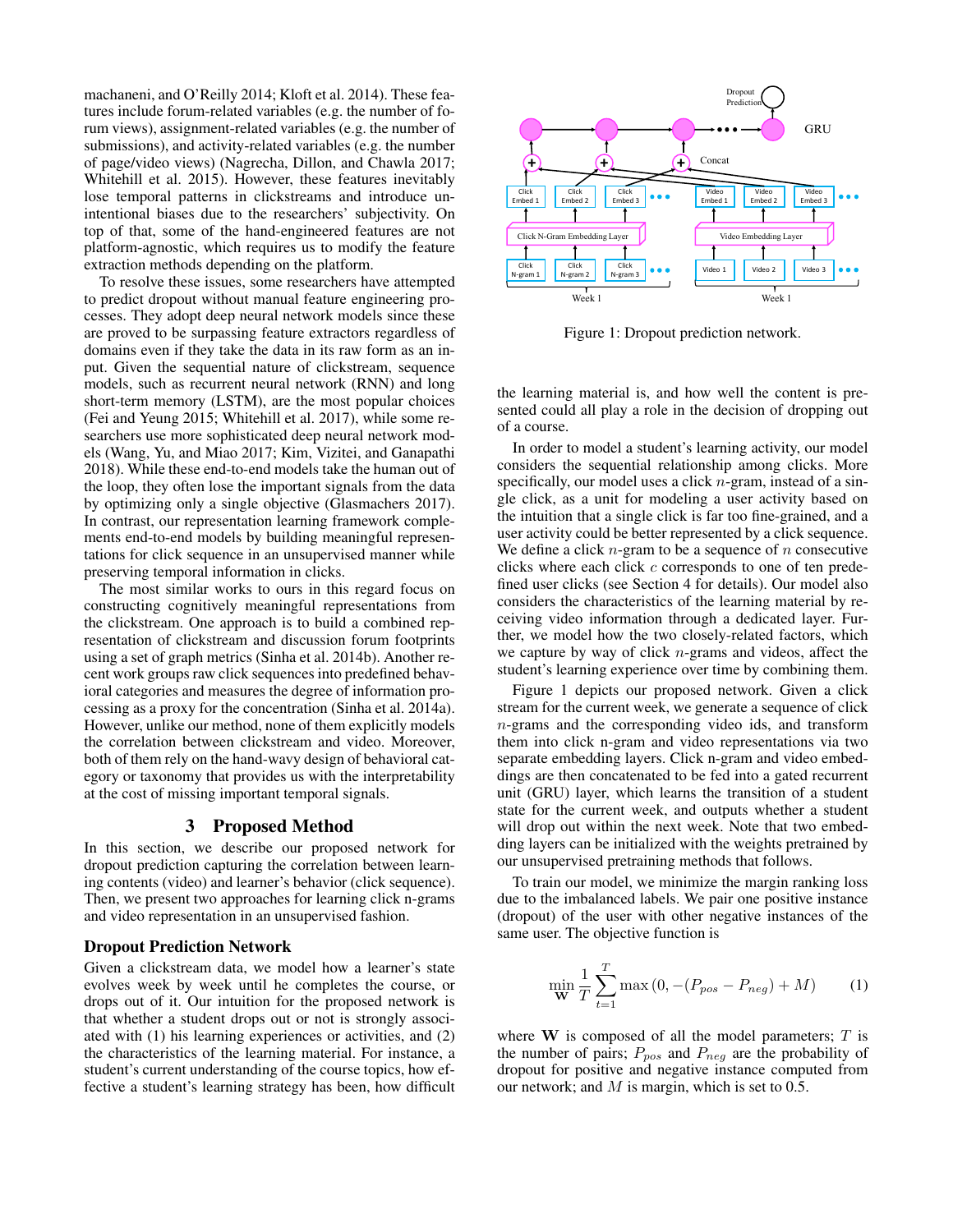

(a) Pretraining click n-gram embeddings. (b) Pretraining video embeddings.

Figure 2: Pretraining embeddings of click n-grams and videos.

#### Pretraining Click N-Gram Embeddings

Given a sequence of clicks, we aim to capture the latent relationships between learners' consecutive clicks via learning a representation of the clickstream that reflects the inter-click sequential information. We train a multi-layer perceptron (MLP) using the following intuition: Learning is a continuous process for each student. Thus a representation corresponding to a student's activity at some point should be able to predict the student's activities in both the recent past and the near future.

Based on this intuition, we train the MLP architecture shown in Figure 2a. A click  $n$ -gram is represented as a one-hot vector of length  $10^n$ . Given a click n-gram  $x_t \in$  $\{0, 1\}^{10^n}$  for week t, the first layer transforms it into a latent representation  $\mathbf{u}_t \in \mathbb{R}^m$  as follows:

$$
\mathbf{u}_t = \mathbf{W}_c \mathbf{x}_t + \mathbf{b}_c
$$

where  $\mathbf{W}_c \in \mathbb{R}^{m \times 10^n}$  is the weight matrix for encoding a click *n*-gram, and  $\mathbf{b}_c \in \mathbb{R}^m$  is the bias vector. Then the second layer constructs a vector  $\mathbf{v}_t \in \mathbb{R}^{10^n}$  which is of the same size as the input  $x_t$ :

$$
\mathbf{v}_t = \mathbf{W}_o \mathbf{u}_t + \mathbf{b}_o
$$

where  $\mathbf{W}_o \in \mathbb{R}^{10^n \times m}$  is the weight matrix for decoding an encoded click *n*-gram, and  $\mathbf{b}_o \in \mathbb{R}^{10^n}$  is the bias vector. Then, given the reconstructed representation  $v_t$ , we minimize a cross entropy error as follows:

$$
\min_{\substack{\mathbf{W}_c,\mathbf{W}_o,\mathbf{T} \\ \mathbf{b}_c,\mathbf{b}_o}} \frac{1}{T} \sum_{t=1}^T \sum_{\substack{-w \leq i \leq w \\ (i \neq 0)}} -\mathbf{x}_{t+i}^\top \log \hat{\mathbf{y}}_t - (\mathbf{1} - \mathbf{x}_{t+i})^\top \log(\mathbf{1} - \hat{\mathbf{y}}_t)
$$
\nwhere  $\hat{\mathbf{y}}_t = \frac{\exp (\mathbf{v}_t)}{\sum_{j=1}^{10^n} \exp (\mathbf{W}_o[j,:] \mathbf{u}_t + \mathbf{b}_o[j])}$ , *w* is context

window size,  $T$  is the total number of weeks, 1 is an all-one vector, and exp is the element-wise exponential function.

#### Pretraining Video Embeddings

In order to pretrain video embeddings, we have two steps: training the pretraining model and finding the best representation vector for each video. For the first step, we build up and train the model to predict the video label given consecutive click n-gram sequence for that video as in Figure 2b. We use pretrained click embeddings and GRU to construct final video representation, which is the last hidden state of GRU. Based on this final video representation, our model makes a prediction on video label for given click n-gram sequence.

In the second step, our goal is to find the video representation  $v$ , which maximizes the probability of each video label given trained weight and bias of the last layer of this model,  $W_v$  and  $b_v$ . Let  $v_{max}^{(i)}$  be the best video representation for video  $i$  and  $c$  be the true video label, then it is expressed as follows:

$$
v_{max}^{(i)} = \underset{v}{\text{argmax}} p(c = i|v)
$$
  
where  $p(c = i|v) = \text{softmax}(W_v v + b_v)_i$ 

We can easily get  $v_{max}^{(i)}$  by the family of gradient descent algorithms and use it as the embedding vector of video  $i$  in our dropout prediction network.

# 4 Experiment

# Dataset

The dataset we use is collected from the Coursera<sup>1</sup>, the topranked MOOC platform with more than 28 million users and 2,000 online courses, and is also used in (Yang et al. 2015). The dataset includes clickstream data that contain clicks of Coursera learners who took video lectures of the Microeconomics course for maximum 12 weeks. It includes 2,709,053 clicks collected from 48,090 users. Clicks are divided into 10 categories: *Pageview*, *Quiz*, *Forum*, *Play*, *Pause*, *Seek-Fwd*, *SeekBwd*, *RateFaster*, *RateSlower*, and *Stalled*.

<sup>1</sup> https://www.coursera.org/